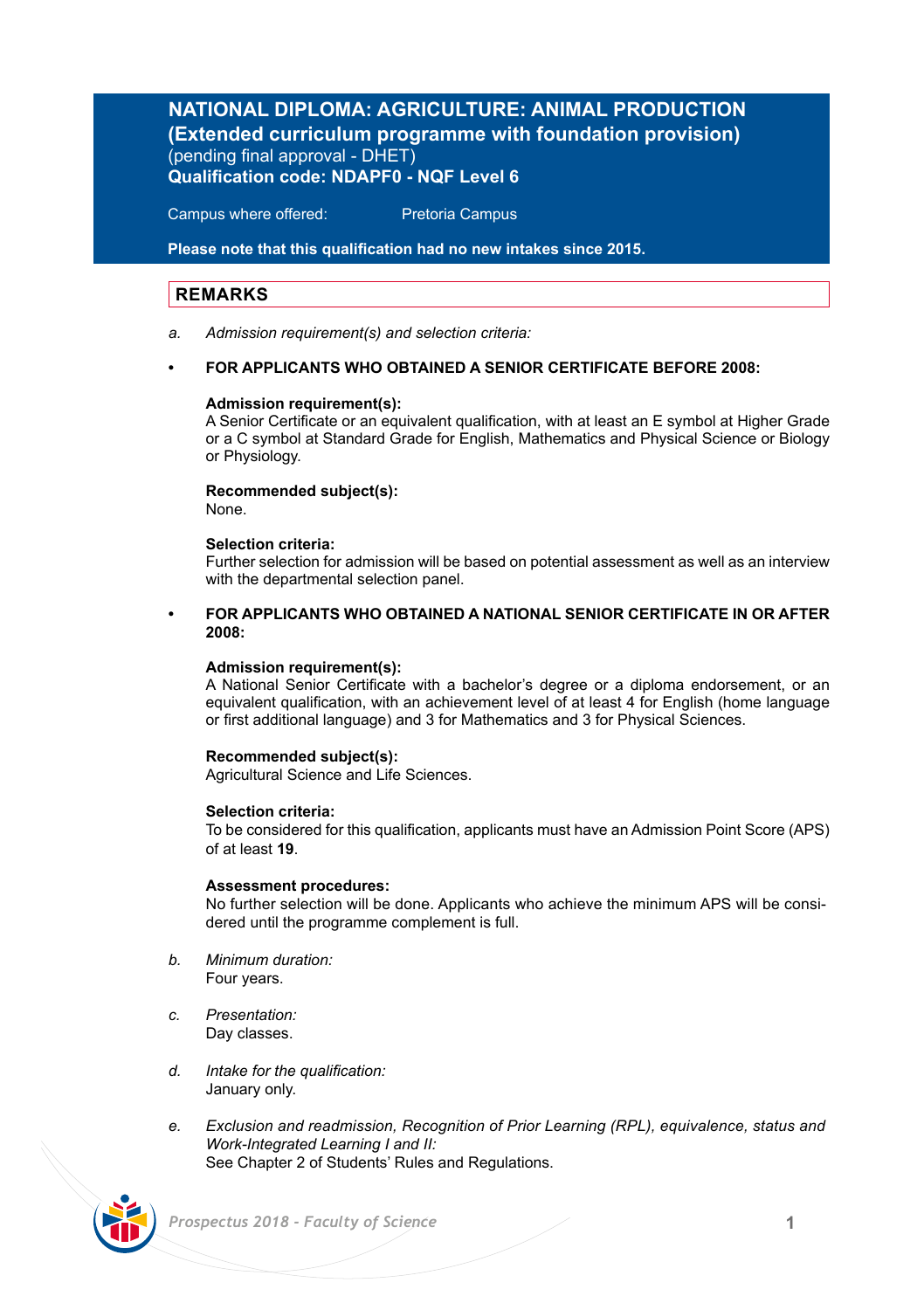*f. Subject credits:*

Subject credits are shown in brackets after each subject.

Key to asterisks:

Information does not correspond to information in Report 151. (Deviations approved by the Senate in September 2015.)

## **CURRICULUM**

| <b>FIRST YEAR</b>             |                                                                                           |                                  |                                                          |  |  |
|-------------------------------|-------------------------------------------------------------------------------------------|----------------------------------|----------------------------------------------------------|--|--|
| <b>CODE</b>                   | <b>SUBJECT</b>                                                                            | <b>CREDIT</b>                    | <b>PREREQUISITE SUBJECT(S)</b>                           |  |  |
| FPCHE05<br>FPMAT07<br>FPPHU06 | <b>Foundation Chemistry</b><br><b>Foundation Mathematics</b><br><b>Foundation Physics</b> | (0, 120)<br>(0, 100)<br>(0, 120) |                                                          |  |  |
| <b>FIRST SEMESTER</b>         |                                                                                           |                                  |                                                          |  |  |
| ANY101T<br>FPLSK02            | Agricultural Anatomy and Physiology<br><b>Foundation Life Skills</b>                      | (0, 115)<br>(0,080)              |                                                          |  |  |
| <b>SECOND SEMESTER</b>        |                                                                                           |                                  |                                                          |  |  |
| FPENG05<br><b>PAH101T</b>     | <b>Foundation English</b><br>Production Animal Physiology                                 | (0,080)<br>(0, 115)              | Agricultural Anatomy and<br>Physiology                   |  |  |
|                               | TOTAL CREDITS FOR THE FIRST YEAR:                                                         | 0,730                            |                                                          |  |  |
| <b>SECOND YEAR</b>            |                                                                                           |                                  |                                                          |  |  |
| <b>CODE</b>                   | <b>SUBJECT</b>                                                                            | <b>CREDIT</b>                    | <b>PREREQUISITE SUBJECT(S)</b>                           |  |  |
| <b>FIRST SEMESTER</b>         |                                                                                           |                                  |                                                          |  |  |
| AAR201T                       | <b>Applied Animal Reproduction</b>                                                        | (0, 138)                         | <b>Foundation Chemistry</b><br><b>Foundation English</b> |  |  |

ANU201T Animal Nutrition II (0,125) Foundation Chemistry

TOTAL CREDITS FOR THE SEMESTER: 0,525

NTT201T Natural Pastures (0,125) Agricultural Anatomy and



PAD201T Production Animal Breeding (0.137)

Foundation Mathematics Foundation Physics Production Animal Physiology

Foundation English Foundation Mathematics Foundation Physics Production Animal Physiology

Physiology<br>Foundation Chemistry

Foundation English Foundation Mathematics Foundation Physics Production Animal Physiology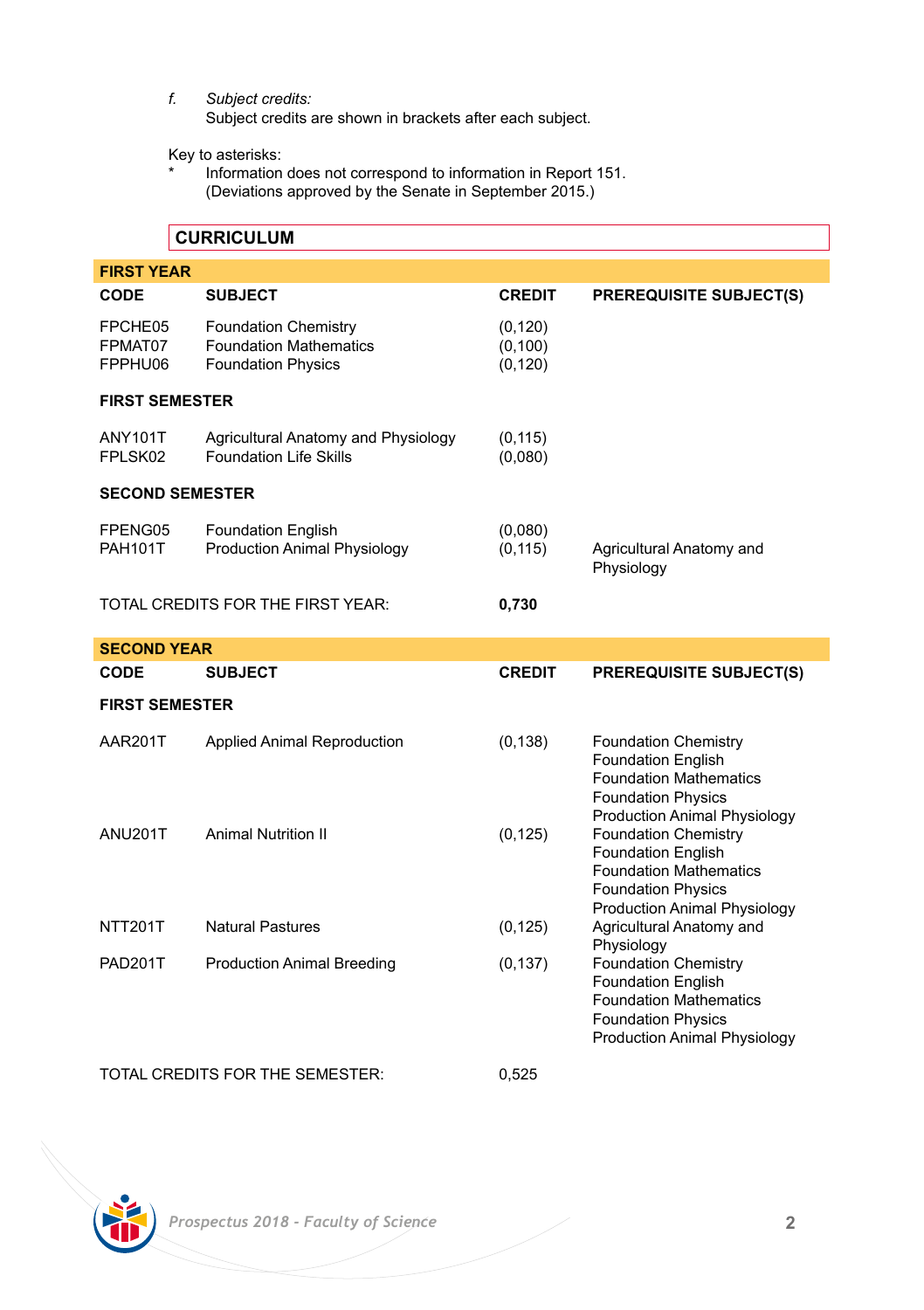## **SECOND SEMESTER**

| CVR201T                                                                                      | <b>Cultivated Pastures</b>                                                                                                        | (0, 125)                                                 | <b>Foundation English</b><br><b>Natural Pastures</b>                                                                                                                                                                                                                                                                                            |  |  |
|----------------------------------------------------------------------------------------------|-----------------------------------------------------------------------------------------------------------------------------------|----------------------------------------------------------|-------------------------------------------------------------------------------------------------------------------------------------------------------------------------------------------------------------------------------------------------------------------------------------------------------------------------------------------------|--|--|
| TOTAL CREDITS FOR THE SEMESTER:                                                              |                                                                                                                                   | 0,125                                                    |                                                                                                                                                                                                                                                                                                                                                 |  |  |
|                                                                                              | TOTAL CREDITS FOR THE SECOND YEAR:                                                                                                | 0,650                                                    |                                                                                                                                                                                                                                                                                                                                                 |  |  |
| <b>THIRD YEAR</b>                                                                            |                                                                                                                                   |                                                          |                                                                                                                                                                                                                                                                                                                                                 |  |  |
| <b>CODE</b>                                                                                  | <b>SUBJECT</b>                                                                                                                    | <b>CREDIT</b>                                            | <b>PREREQUISITE SUBJECT(S)</b>                                                                                                                                                                                                                                                                                                                  |  |  |
| <b>FIRST SEMESTER</b>                                                                        |                                                                                                                                   |                                                          |                                                                                                                                                                                                                                                                                                                                                 |  |  |
| BPD201T                                                                                      | <b>Beefer Production II</b>                                                                                                       | (0, 100)                                                 | Agricultural Anatomy and<br>Physiology<br><b>Natural Pastures</b><br><b>Animal Nutrition II</b><br><b>Production Animal Breeding</b><br><b>Animal Nutrition II</b><br><b>Production Animal Breeding</b><br><b>Animal Nutrition II</b><br><b>Production Animal Breeding</b><br>Agricultural Anatomy and<br>Physiology<br><b>Natural Pastures</b> |  |  |
| MPD201T                                                                                      | Milk Production II                                                                                                                | (0, 100)                                                 |                                                                                                                                                                                                                                                                                                                                                 |  |  |
| PFM201T                                                                                      | Pig Production II                                                                                                                 | (0, 100)                                                 |                                                                                                                                                                                                                                                                                                                                                 |  |  |
| POD <sub>201</sub> T                                                                         | Poultry Production II                                                                                                             | (0, 100)                                                 |                                                                                                                                                                                                                                                                                                                                                 |  |  |
| SSP201T                                                                                      | Small Stock Production II                                                                                                         | (0, 100)                                                 |                                                                                                                                                                                                                                                                                                                                                 |  |  |
| TOTAL CREDITS FOR THE SEMESTER:                                                              |                                                                                                                                   | 0,500                                                    |                                                                                                                                                                                                                                                                                                                                                 |  |  |
| <b>SECOND SEMESTER</b>                                                                       |                                                                                                                                   |                                                          |                                                                                                                                                                                                                                                                                                                                                 |  |  |
| BPD301T<br>MPD301T<br>PFM301T<br>POD301T<br>SSP301T                                          | <b>Beefer Production III</b><br>Milk Production III<br>Pig Production III<br>Poultry Production III<br>Small Stock Production III | (0, 100)<br>(0, 100)<br>(0, 100)<br>(0, 100)<br>(0, 100) | <b>Beef Production II</b><br><b>Milk Production II</b><br>Pig Production II<br>Poultry Production II<br><b>Small Stock Production II</b>                                                                                                                                                                                                        |  |  |
|                                                                                              | TOTAL CREDITS FOR THE SEMESTER:                                                                                                   | 0,500                                                    |                                                                                                                                                                                                                                                                                                                                                 |  |  |
| TOTAL CREDITS FOR THE THIRD YEAR:<br>1,000                                                   |                                                                                                                                   |                                                          |                                                                                                                                                                                                                                                                                                                                                 |  |  |
| <b>FOURTH YEAR</b>                                                                           |                                                                                                                                   |                                                          |                                                                                                                                                                                                                                                                                                                                                 |  |  |
| <b>CODE</b>                                                                                  | SUBJECT                                                                                                                           | <b>CREDIT</b>                                            | <b>PREREQUISITE SUBJECT(S)</b>                                                                                                                                                                                                                                                                                                                  |  |  |
| <b>FIRST SEMESTER</b><br>After completion of all second-semester subjects in the third year. |                                                                                                                                   |                                                          |                                                                                                                                                                                                                                                                                                                                                 |  |  |
| EXP1AAP                                                                                      | Work-Integrated Learning I                                                                                                        | (0,310)                                                  |                                                                                                                                                                                                                                                                                                                                                 |  |  |
|                                                                                              | TOTAL CREDITS FOR THE SEMESTER:                                                                                                   | 0,310                                                    |                                                                                                                                                                                                                                                                                                                                                 |  |  |
| <b>SECOND SEMESTER</b>                                                                       |                                                                                                                                   |                                                          |                                                                                                                                                                                                                                                                                                                                                 |  |  |
| EXP2AAP                                                                                      | Work-Integrated Learning II                                                                                                       | (0,310)                                                  | Work-Integrated Learning I                                                                                                                                                                                                                                                                                                                      |  |  |
| TOTAL CREDITS FOR THE SEMESTER:                                                              |                                                                                                                                   | 0,310                                                    |                                                                                                                                                                                                                                                                                                                                                 |  |  |
|                                                                                              | TOTAL CREDITS FOR THE THIRD YEAR:                                                                                                 | 0,620                                                    |                                                                                                                                                                                                                                                                                                                                                 |  |  |
|                                                                                              | TOTAL CREDITS FOR THE QUALIFICATION:                                                                                              | 3,000                                                    |                                                                                                                                                                                                                                                                                                                                                 |  |  |

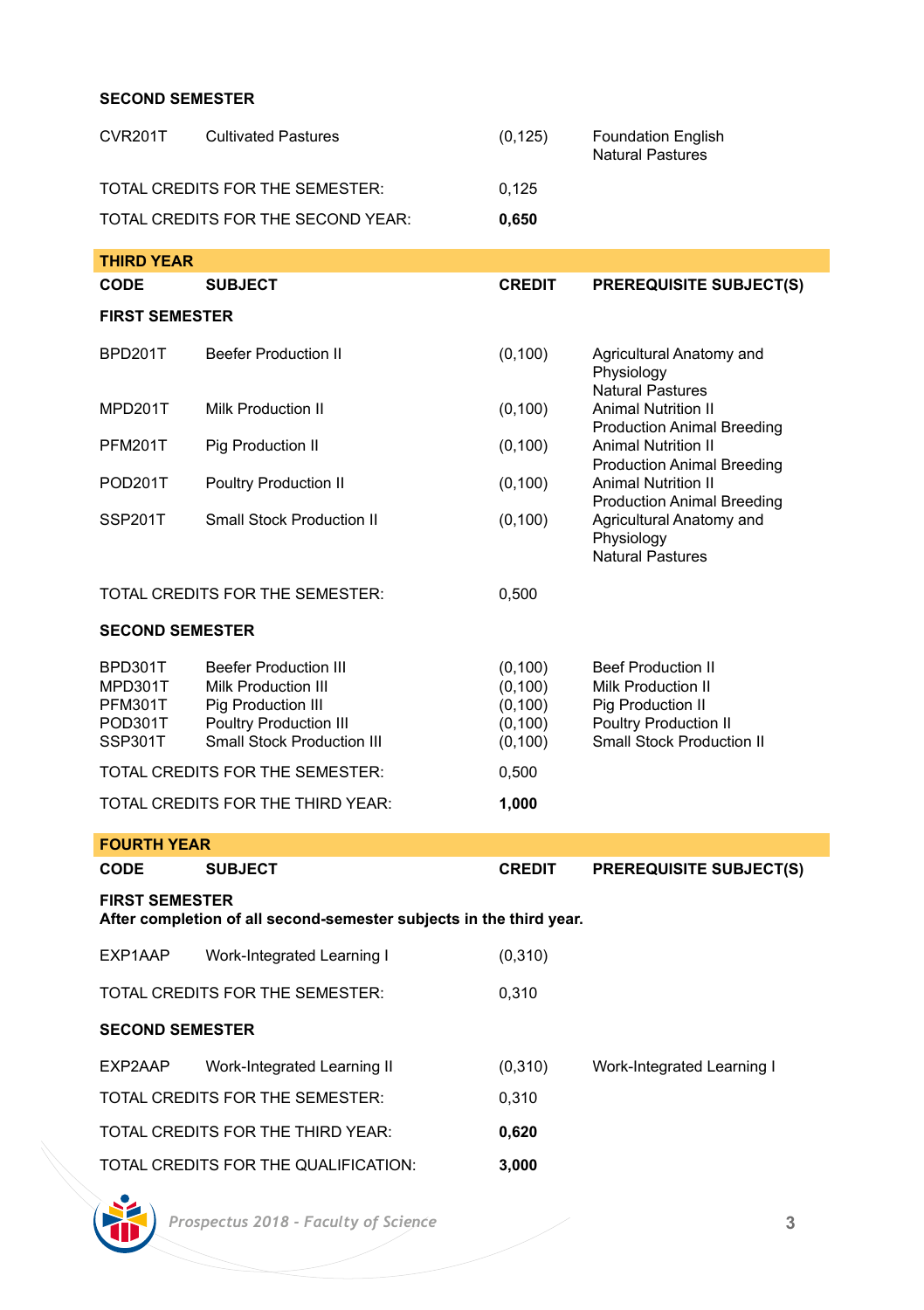## **SUBJECT/MODULE INFORMATION (OVERVIEW OF SYLLABUS)**

The syllabus content is subject to change to accommodate industry changes. Please note that a more detailed syllabus is available at the Department or in the study guide that is applicable to a particular subject/module. On 01 August 2017, the syllabus content was defined as follows:

## **A**

## **AGRICULTURAL ANATOMY AND PHYSIOLOGY (ANY101T) 1 X 3-HOUR PAPER** *(Subject custodian: Department of Animal Sciences)*

A systematic, summarised study of the cell, skeleton, muscular system, nervous system and sense organs, organs and organ systems of the different farm animals, as well as the physiology of digestion, milk production and endocrinology. (Total tuition time: ± 70 hours)

## **ANIMAL NUTRITION II (ANU201T) 1 X 3-HOUR PAPER**

## *(Subject custodian: Department of Animal Sciences)*

The maintenance and production requirements of ruminants and monogastric animals. The nutrients in feed, namely protein, energy, vitamins, minerals and fats. Feed components and chemical feed additives. (Total tuition time: ± 96 hours)

## **APPLIED ANIMAL REPRODUCTION (AAR201T) 1 X 3-HOUR PAPER**

*(Subject custodian: Department of Animal Sciences)* Artificial insemination. Semen quality. Ovum transplants. Oestrus synchronisation. Ovum harvest. Embryo transfer. (Total tuition time: ± 70 hours)

## **B**

## **BEEFER PRODUCTION II (BPD201T) 1 X 3-HOUR PAPER**

*(Subject custodian: Department of Animal Sciences)*

An introductory study of beefer production with the emphasis on the beefer industry, breeds, breeding, reproduction, equipment, marketing, diseases and nutrition. (Total tuition time: ± 96 hours)

## **BEEFER PRODUCTION III (BPD301T) 1 X 3-HOUR PAPER**

*(Subject custodian: Department of Animal Sciences)*

An in-depth study of management programmes, marketing, seminars, applied nutrition, the efficiency of farming, judging, farm planning, beefer production and computer application. (Total tuition time: ± 70 hours)

## **C**

## **CULTIVATED PASTURES (CVR201T) 1 X 3-HOUR PAPER**

## *(Subject custodian: Department of Animal Sciences)*

Broadening the field of pasture science by studying the role of cultivated pastures, soil and veld management, radical veld improvement, irrigation, fodder conservation, grass and legume pastures, grazing mixtures, drought feeding and fodder-flow planning. (Total tuition time: ± 120 hours)

## **F**

## **FOUNDATION CHEMISTRY (FPCHE05) 1 X 3-HOUR PAPER**

*(Subject custodian: Department of Chemistry)* Scientific methodology and its use in discovering chemistry. Numbers in chemistry. The use of SI units. Matter. Atomic structure. Compounds in chemistry. The mole concept and chemical calculations. The electronic structure of the atom and electronic configurations within the periodic table. Chemical bonding. The states of matter and the binding forces within matter. Basic concepts of the gas laws. Solutions in chemistry. Acids, bases and salts. Oxidation and reduction and the balancing of equations. Organic chemistry and the chemistry of life. (Total tuition time: ± 160 hours)

## **FOUNDATION ENGLISH (FPENG02, FPENG05) 1 X 3-HOUR PAPER**

*(Subject custodian: Department of Applied Languages)*

Interpret, relate and reflect on all available and relevant resource material in proper English. Communicate orally in a comprehensible and clear manner in both general and subject-specific communication. Demonstrate intermediate-level of proficiency in written English. (Total tuition time: ± 160 hours)

# *Prospectus 2018 - Faculty of Science* **4**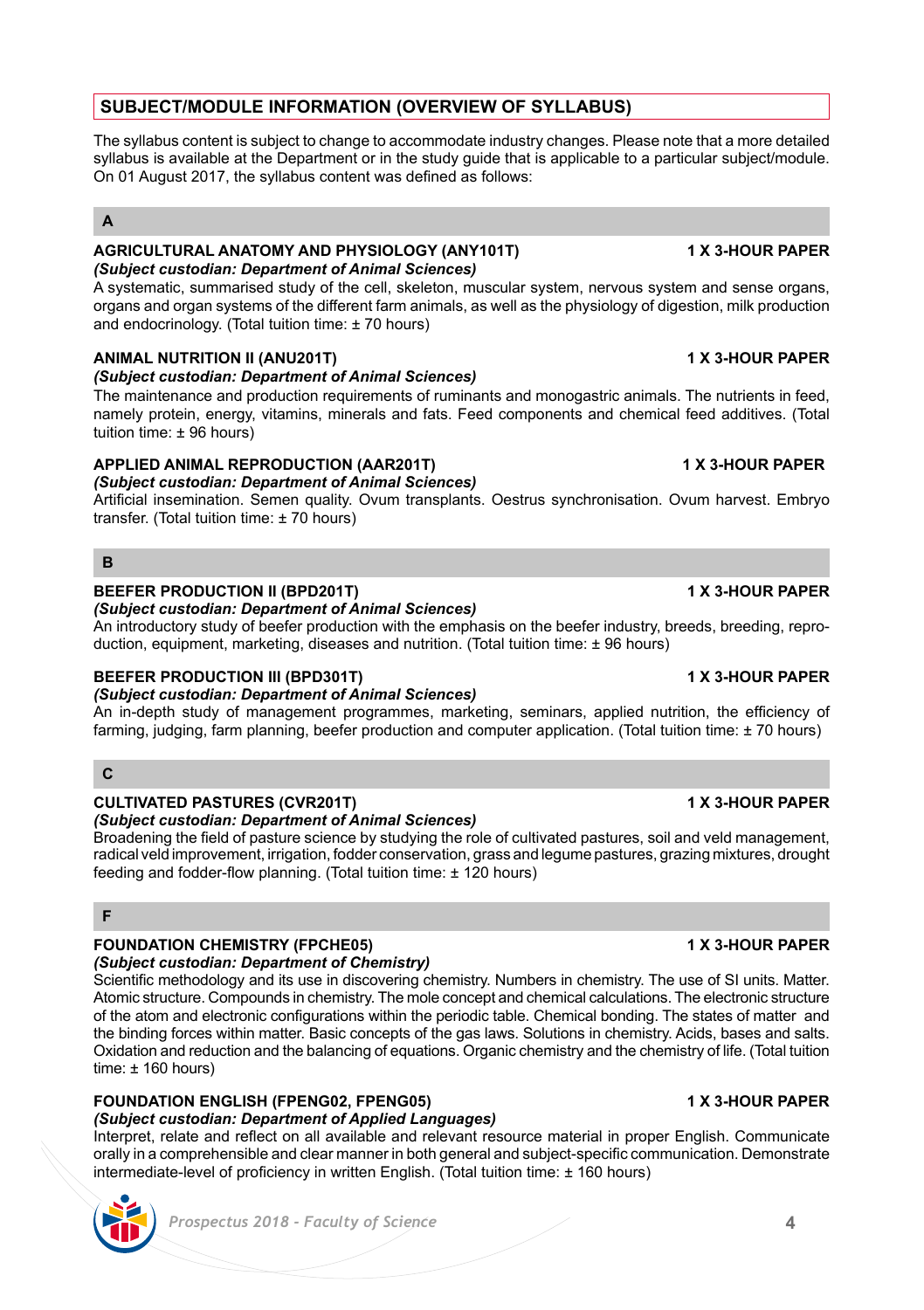ment, self-motivation, conflict management, sexuality and relationships, problem-solving skills, managing stress, the multicultural society, techniques for summarising and memorising, how to cope with assessments and assignments, creativity, and many more. The life-skills sessions are participative, with group discussions and personal application to optimise student's learning experience. (Total tuition time: ± 128 hours)

## **FOUNDATION MATHEMATICS (FPMAT07) 1 X 3-HOUR PAPER**

## *(Subject custodian: Department of Mathematics and Statistics)*

Arithmetic. Graphs. Functions. Basic Algebra. Trigonometry. Differentiation. Mensuration. Basic statistics. (Total tuition time: ± 120 hours)

## **FOUNDATION PHYSICS (FPPHU06) 1 X 3-HOUR PAPER** *(Subject custodian: Department of Physics)*

A general physics qualification with applications in the agricultural sciences: remedial mathematics, fundamental units, vectors and scalars, kinematics in 1-D, forces and Newton's laws of motion, work, energy and power, fluids, temperature and heat, gas laws, transfer of heat, electricity: electric forces and fields, electric circuit and magnetism: magnetic fields and force that magnetic fields exert. (Total tuition time: ± 60 hours)

## **N**

## **NATURAL PASTURES (NTT201T) 1 X 3-HOUR PAPER**

## *(Subject custodian: Department of Animal Sciences)*

The importance of veld pastures. The morphology, physiology and composition of grasses. Ecological and grazing concepts. Production characteristics of the main grazing areas of South Africa. Growth and production. Veld evaluation. The animal as a factor in veld management. Methods and principles of veld management. (Total tuition time: ± 120 hours)

## **M**

## **MILK PRODUCTION II (MPD201T) 1 X 3-HOUR PAPER**

## *(Subject custodian: Department of Animal Sciences)*

Introduction to milk production with the emphasis on the dairy industry, dairy breeds, nutrition and management, milk production, breeding, reproduction, herd health, herd composition, parlour layout and mechanical milking. (Total tuition time: ± 96 hours)

## **MILK PRODUCTION III (MPD301T) 1 X 3-HOUR PAPER**

## *(Subject custodian: Department of Animal Sciences)*

An in-depth study of health regulations, the processing of dairy products, applied economics and management, applied nutrition, applied breeding, seminars, equipment, planning and layout of units, management programmes. Farm planning: milk production and computer application. (Total tuition time: ± 96 hours)

## **P**

## **PIG PRODUCTION II (PFM201T) 1 X 3-HOUR PAPER**

## *(Subject custodian: Department of Animal Sciences)*

An introductory study of the South African pig industry, breeds, breeding, reproduction, nutrition, diseases and housing. (Total tuition time: ± 30 hours)

## **PIG PRODUCTION III (PFM301T) 1 X 3-HOUR PAPER**

## *(Subject custodian: Department of Animal Sciences)*

An in-depth study of breeding, management, housing, applied nutrition, marketing, economy, data processing, reproduction technology, farm planning - pig production and computer application. (Total tuition time: ±30 hours)

## **POULTRY PRODUCTION II (POD201T) 1 X 3-HOUR PAPER**

## *(Subject custodian: Department of Animal Sciences)*

An introductory study of poultry production with the emphasis on the poultry industry, breeds, breeding, reproduction, equipment, housing, nutrition and diseases. (Total tuition time: ± 96 hours)

## **FOUNDATION LIFE SKILLS (FPLSK02) CONTINUOUS ASSESSMENT**

## *(Subject custodian: Department of Management and Entrepreneurship)*

## Campus ethics, learning styles and whole-brain thinking, self-image and assertive behaviour, time manage-